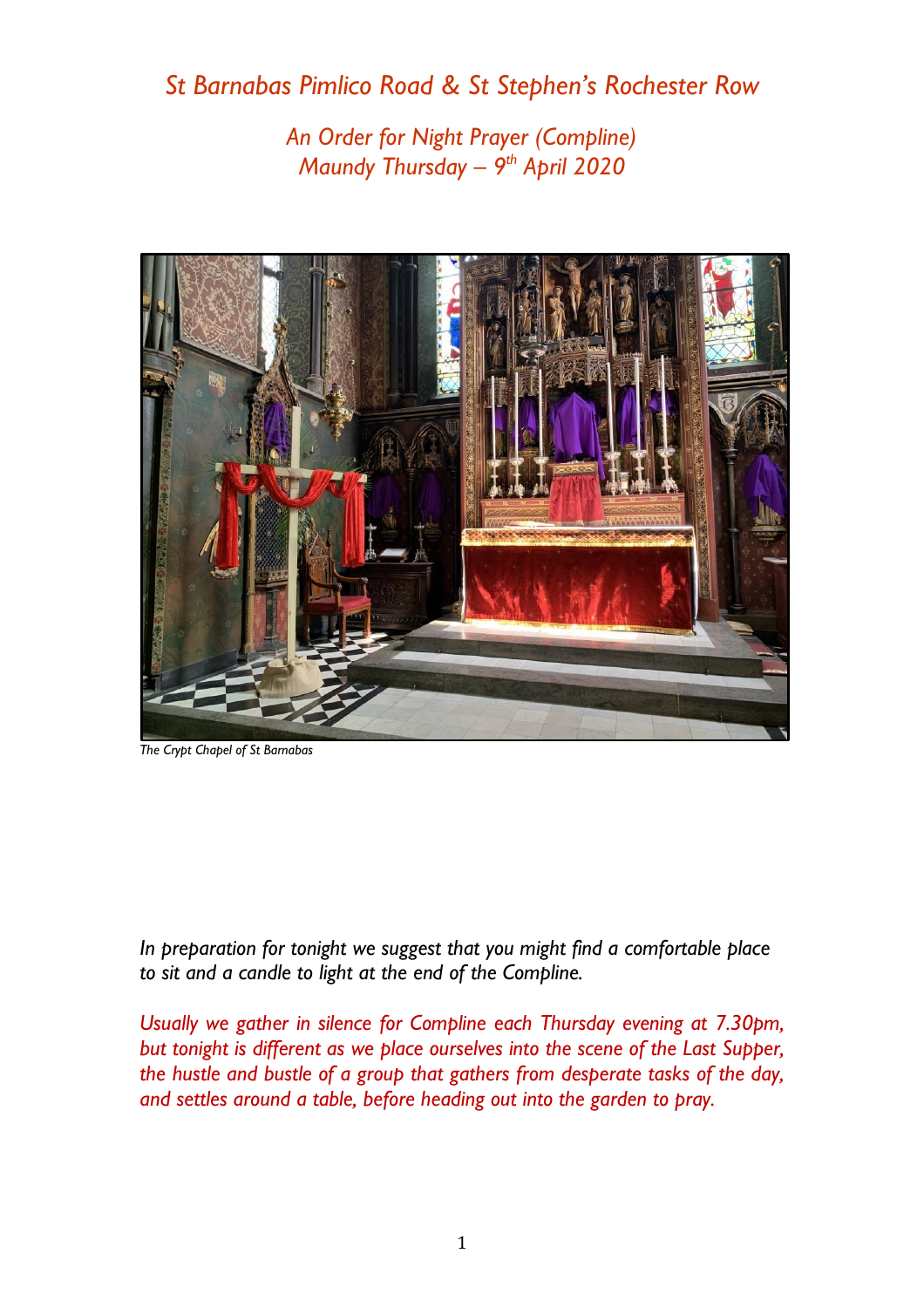#### *Preparation*

The Lord almighty grant us a quiet night and a perfect end. **Amen.**

Our help is in the name of the Lord **who made heaven and earth.**

*A period of silence for reflection on the past day (3 minutes).*

#### *We say together*

**Most merciful God, we confess to you, before the whole company of heaven and one another, that we have sinned in thought, word and deed and in what we have failed to do. Forgive us our sins, heal us by your Spirit and raise us to new life in Christ. Amen.**

O God, make speed to save us. **O Lord, make haste to help us.**

**Glory to the Father and to the Son and to the Holy Spirit; as it was in the beginning is now and shall be for ever. Amen.**

+ May the Father forgive us by the death of his Son and strengthen us to live in the power of the Spirit All our days. **Amen.**

#### *The following hymn is sung*

Before the ending of the day, Creator of the world, we pray That you, with steadfast love, would keep Your watch around us while we sleep.

From evil dreams defend our sight, From fears and terrors of the night; Tread underfoot our deadly foe That we no sinful thought may know.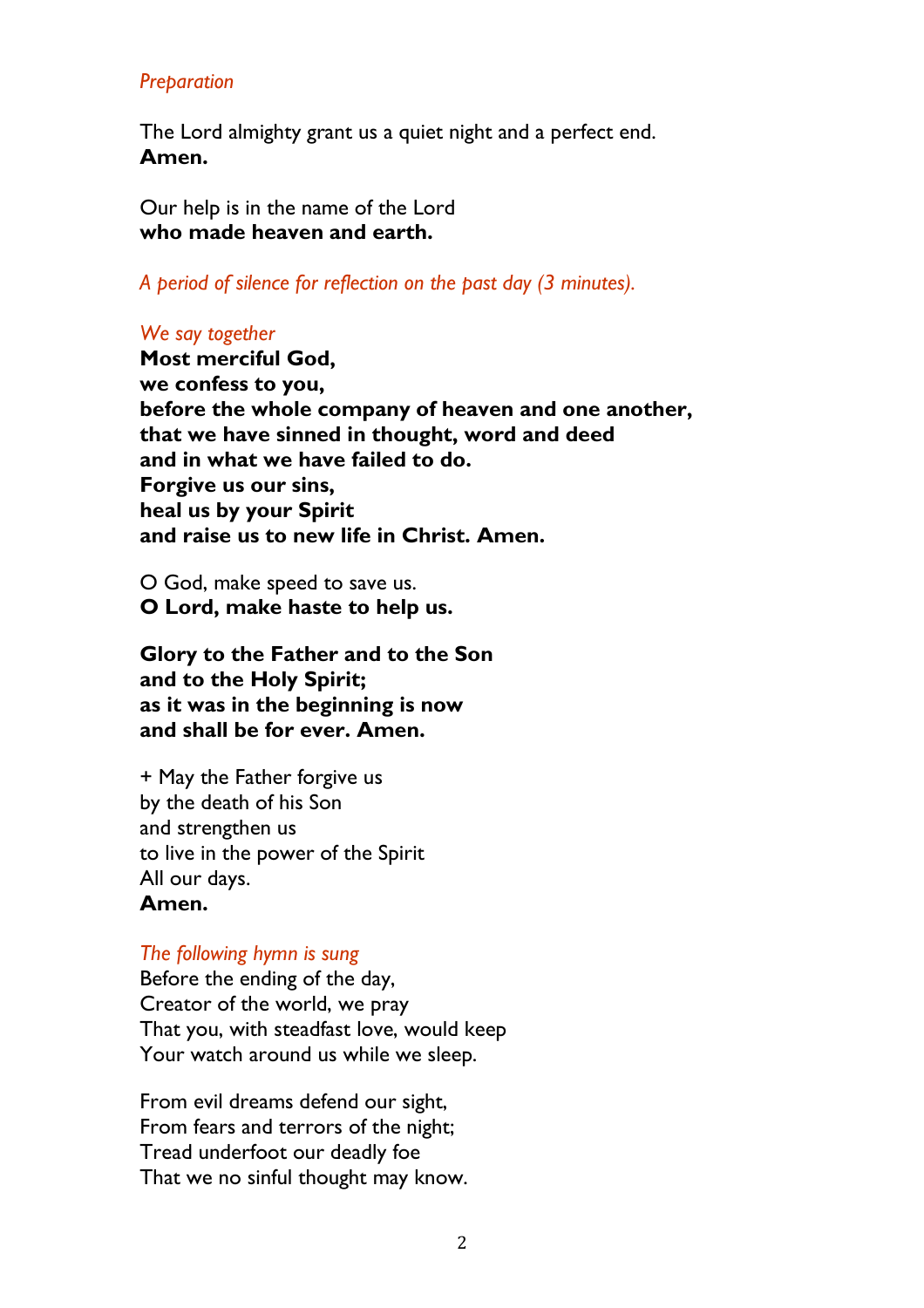O Father, that we ask be done Through Jesus Christ, your only Son; And Holy Spirit, by whose breath Our souls are raised to life from death.

*We say together the Gloria in Excelsis* **Glory to God in the highest And peace to his people on earth.**

**Lord God, heavenly King, almighty God and Father, we worship you, we give you thanks, we praise you for your glory.**

**Lord Jesus Christ, only son of the Father, Lord God, Lamb of God, you take away the sin of the world: have mercy on us; you are seated at the right hand of the Father: receive our prayer.**

**For you alone are the Holy One, you alone are the Lord, you are the Most High, Jesus Christ, with the Holy Spirit, in the glory of God the Father. Amen.**

#### *The Liturgy of the Word*

**First Reading Exodus 12.1-4** 

The Lord said to Moses and Aaron in the land of Egypt: This month shall mark for you the beginning of months; it shall be the first month of the year for you. Tell the whole congregation of Israel that on the tenth of this month they are to take a lamb for each family, a lamb for each household. If a household is too small for a whole lamb, it shall join its closest neighbour in obtaining one; the lamb shall be divided in proportion to the number of people who eat of it.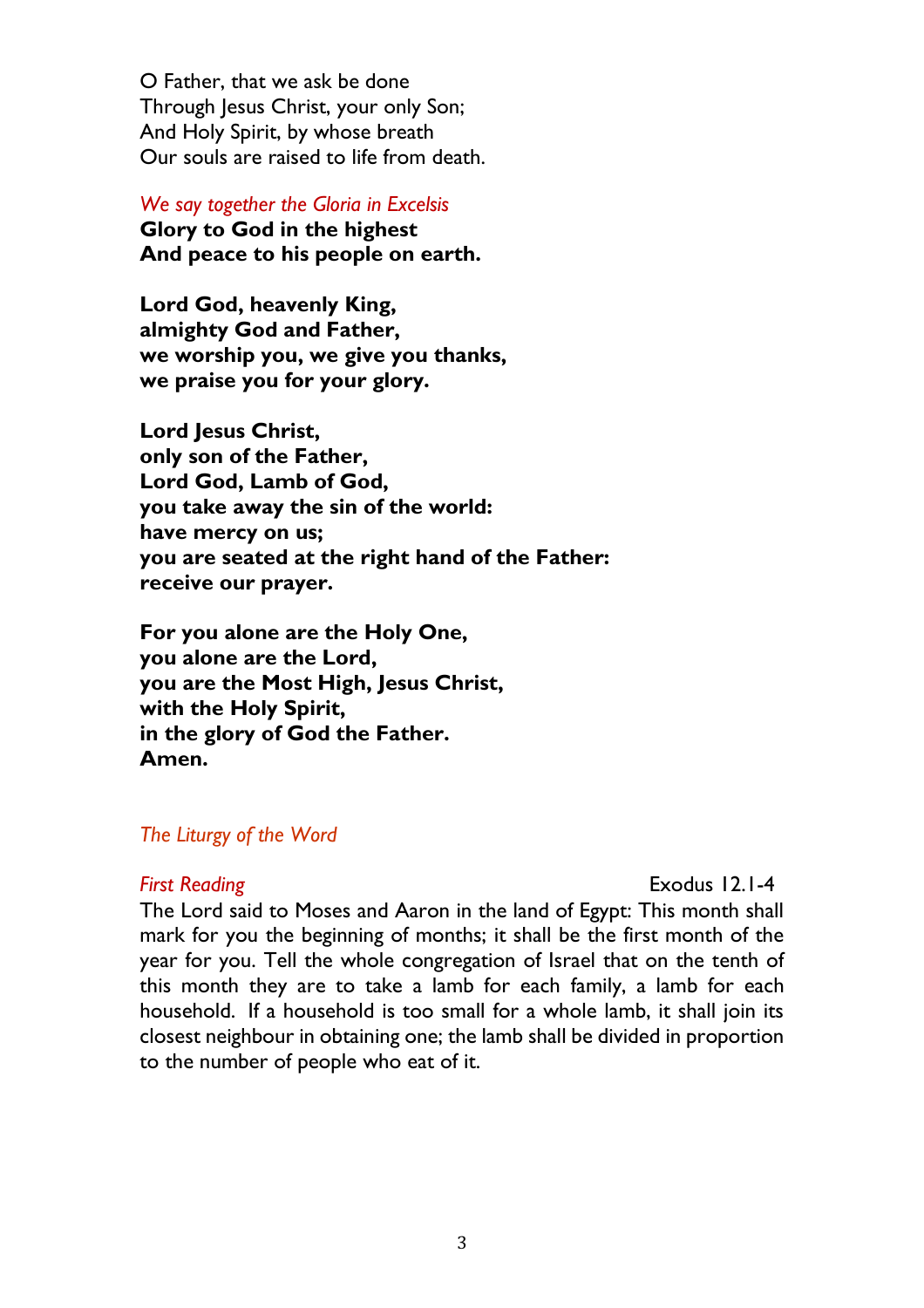#### *Psalm 139*

*Search me out, O God, and know my heart.*

O Lord, you have searched me out and known me; *♦* you know my sitting down and my rising up; you discern my thoughts from afar.

You mark out my journeys and my resting place *♦* and are acquainted with all my ways.

For there is not a word on my tongue, *♦* but you, O Lord, know it altogether.

You encompass me behind and before *♦* and lay your hand upon me.

Such knowledge is too wonderful for me, *♦* so high that I cannot attain it.

Where can I go then from your spirit? *♦* Or where can I flee from your presence?

If I climb up to heaven, you are there; *♦* if I make the grave my bed, you are there also.

If I take the wings of the morning *♦* and dwell in the uttermost parts of the sea,

Even there your hand shall lead me, *♦* your right hand hold me fast.

If I say, 'Surely the darkness will cover me *♦* and the light around me turn to night,'

Even darkness is no darkness with you; the night is as clear as the day; *♦* darkness and light to you are both alike.

For you yourself created my inmost parts; *♦* you knit me together in my mother's womb.

I thank you, for I am fearfully and wonderfully made; *♦* marvellous are your works, my soul knows well.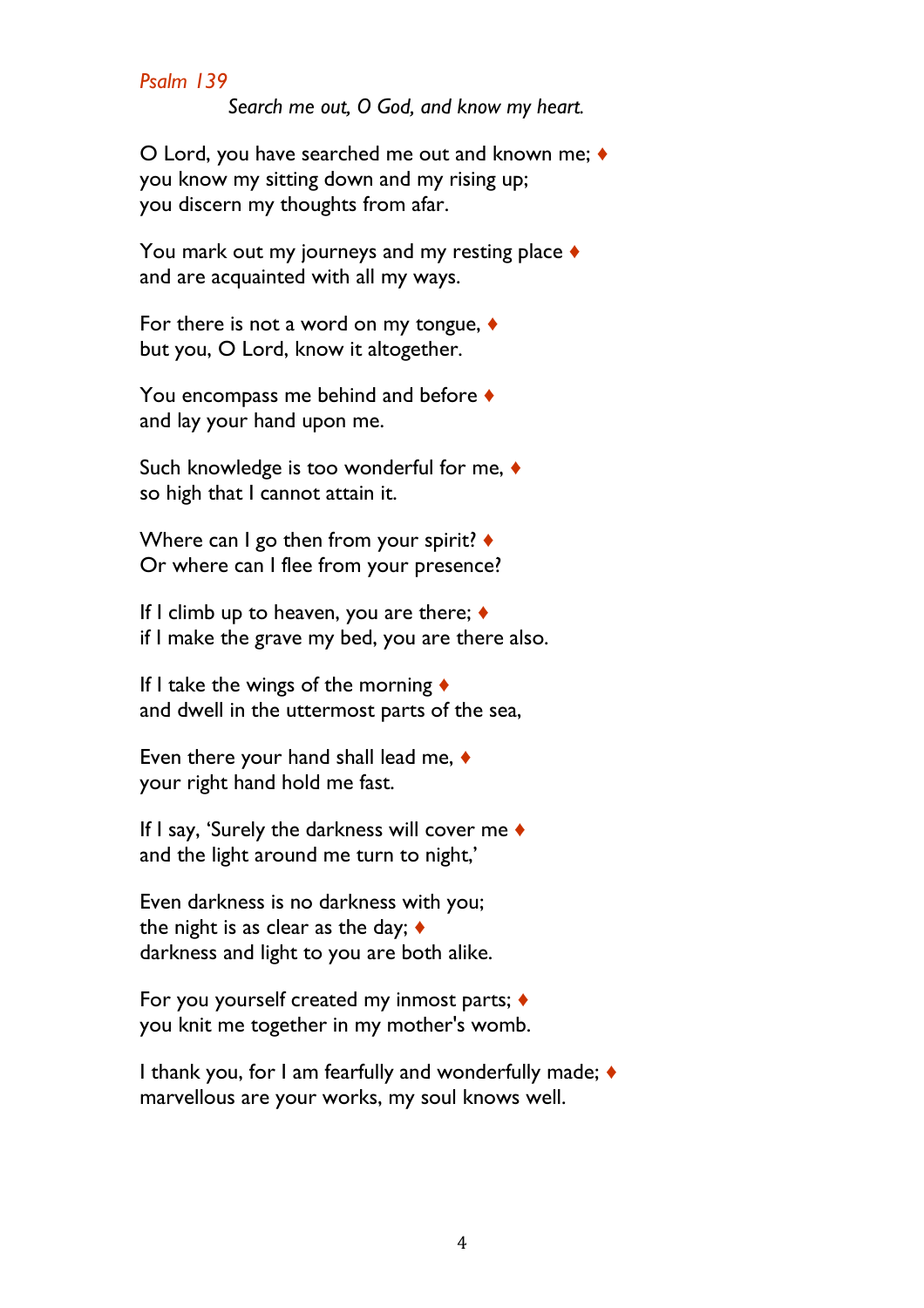My frame was not hidden from you, *♦* when I was made in secret and woven in the depths of the earth.

Your eyes beheld my form, as yet unfinished; *♦* already in your book were all my members written,

As day by day they were fashioned *♦* when as yet there was none of them.

How deep are your counsels to me, O God! *♦* How great is the sum of them!

If I count them, they are more in number than the sand, *♦* and at the end, I am still in your presence. *R*

*Search me out, O God, and know my heart.*

**Glory to the Father and to the Son and to the Holy Spirit; as it was in the beginning is now and shall be for ever. Amen.**

#### *The Gospel Reading* John 13.1-17, 31b-35

Now before the festival of the Passover, Jesus knew that his hour had come to depart from this world and go to the Father. Having loved his own who were in the world, he loved them to the end. The devil had already put it into the heart of Judas son of Simon Iscariot to betray him. And during supper Jesus, knowing that the Father had given all things into his hands, and that he had come from God and was going to God, got up from the table, took off his outer robe, and tied a towel around himself. Then he poured water into a basin and began to wash the disciples' feet and to wipe them with the towel that was tied around him. He came to Simon Peter, who said to him, 'Lord, are you going to wash my feet?' Jesus answered, 'You do not know now what I am doing, but later you will understand.' Peter said to him, 'You will never wash my feet.' Jesus answered, 'Unless I wash you, you have no share with me.'Simon Peter said to him, 'Lord, not my feet only but also my hands and my head!' Jesus said to him, 'One who has bathed does not need to wash, except for the feet, but is entirely clean. And you are clean, though not all of you.' For he knew who was to betray him; for this reason he said, 'Not all of you are clean.'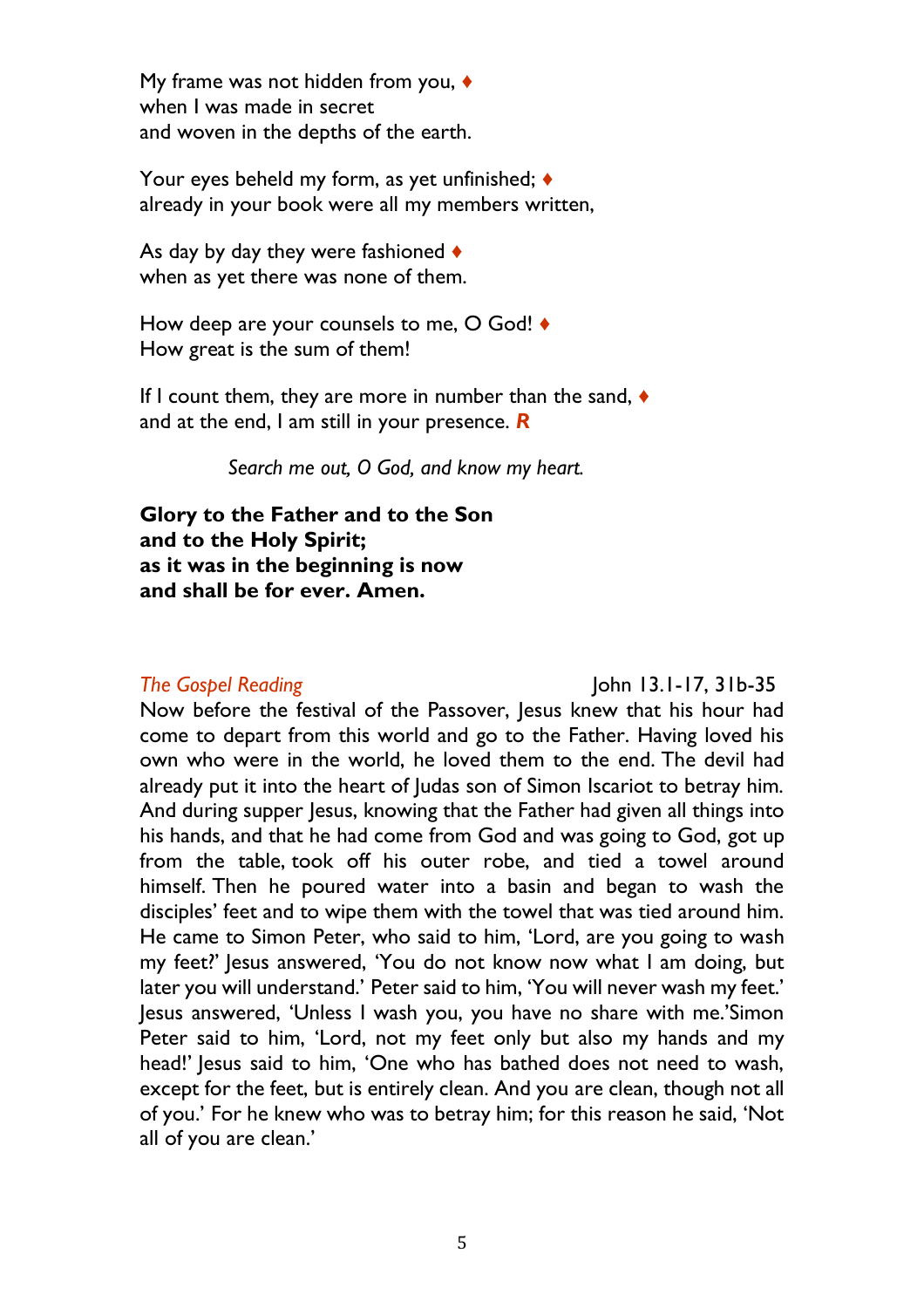After he had washed their feet, had put on his robe, and had returned to the table, he said to them, 'Do you know what I have done to you? You call me Teacher and Lord—and you are right, for that is what I am. So if I, your Lord and Teacher, have washed your feet, you also ought to wash one another's feet. For I have set you an example, that you also should do as I have done to you. Very truly, I tell you, servants are not greater than their master, nor are messengers greater than the one who sent them. If you know these things, you are blessed if you do them.

When he had gone out, Jesus said, 'Now the Son of Man has been glorified, and God has been glorified in him. If God has been glorified in him, God will also glorify him in himself and will glorify him at once. Little children, I am with you only a little longer. You will look for me; and as I said to the Jews so now I say to you, "Where I am going, you cannot come." I give you a new commandment, that you love one another. Just as I have loved you, you also should love one another. By this everyone will know that you are my disciples, if you have love for one another.'

*A period of silence for reflection on the Gospel Reading (3 minutes).*

#### *The following responsory is said*

Into your hands, O Lord, I commend my spirit. **Into your hands, O Lord, I commend my spirit.** For you have redeemed me, Lord God of truth. **I commend my spirit.** Glory to the Father and to the Son and to the Holy Spirit. **Into your hands, O Lord, I commend my spirit.**

Keep me as the apple of your eye. **Hide me under the shadow of your wings.**

*It is the usual custom at St Barnabas to have a short piece of music, literature, reading etc followed by silence (3 minutes). Tonight Fr John gives a short reflection.*

# *Gospel Canticle*

*The Nunc Dimittis (Song of Simeon) is said*

# **Christ himself bore our sins in his body on the tree, that we might die to sin and live to righteousness.**

Now, Lord, you let your servant go in peace: *♦* your word has been fulfilled.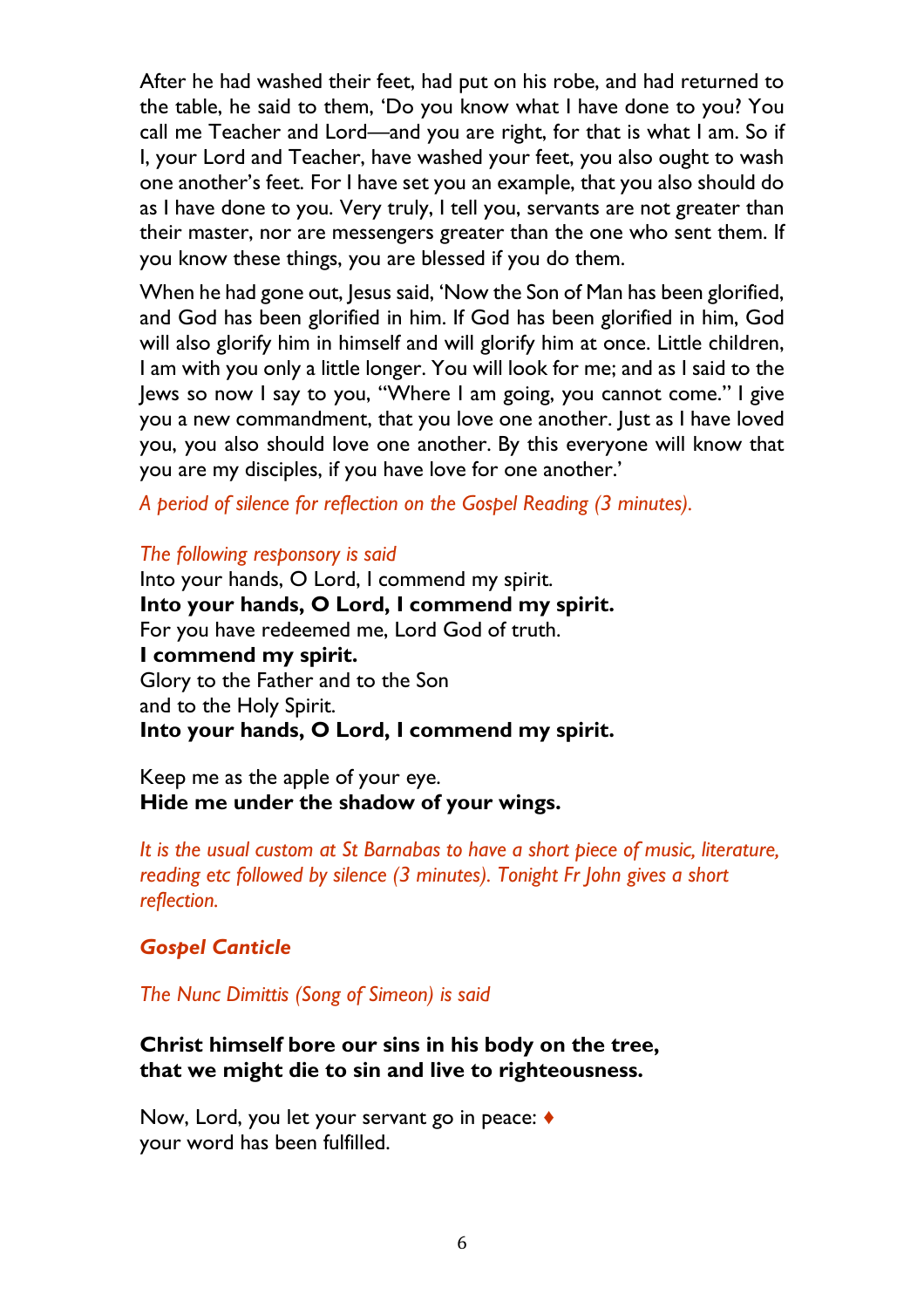My own eyes have seen the salvation *♦* which you have prepared in the sight of every people;

A light to reveal you to the nations *♦* and the glory of your people Israel. *Luke 2.29-32*

**Glory to the Father and to the Son and to the Holy Spirit; as it was in the beginning is now and shall be for ever. Amen.**

## **Christ himself bore our sins in his body on the tree, that we might die to sin and live to righteousness.**

## *The Collect*

Almighty God, as we stand at the foot of the cross of your Son, help us to see and know your love for us, so that in humility, love and joy we may place at his feet all that we have and all that we are; through Jesus Christ our Saviour. **Amen.**

**Visit our homes, O Lord, we pray, and drive far from it the snares of the enemy; may your holy angels dwell with us and guard us in peace, and may your blessing be always upon us; through Jesus Christ our Lord. Amen.**

## *The Lord's Prayer is said together*

**Our Father, who art in heaven, hallowed be thy name; thy kingdom come; thy will be done; on earth as it is in heaven. Give us this day our daily bread. And forgive us our trespasses, as we forgive those who trespass against us. And lead us not into temptation; but deliver us from evil. For thine is the kingdom, the power and the glory, for ever and ever. Amen.**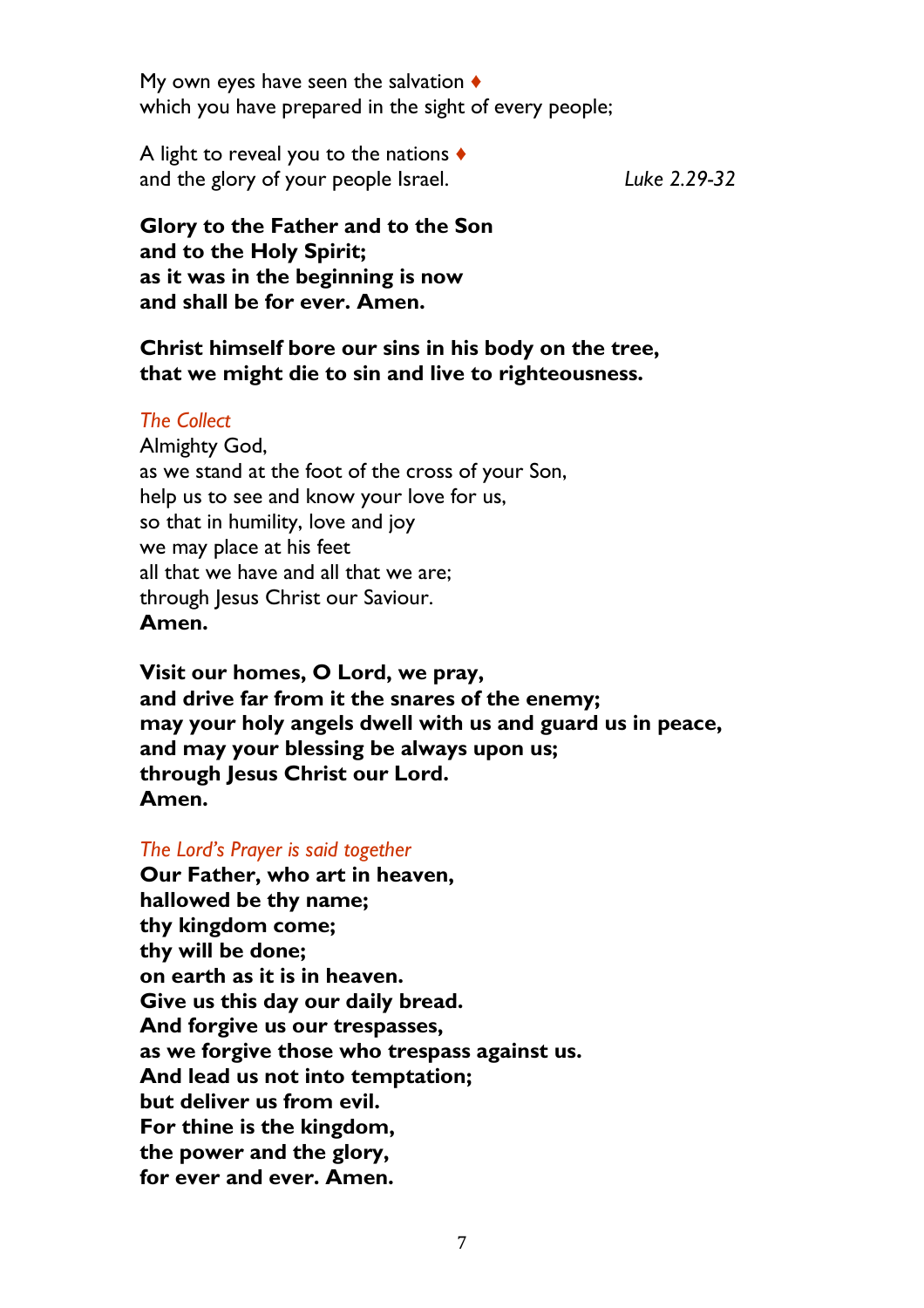*The 'Home' Sanctuary is Stripped in silence and the Reserved Sacrament is placed on bare 'altar space' with a lit candle.*

## *A Watch is kept.*

*It is here that we offer God our prayers and attention for the world. You may find the readings below helpful if you intend to keep watch. Fr John will resume 'Zooming' at 11.45pm*

## *The Watch begins*

He said to his disciples, 'How is it that you were not able to keep watch with me for one hour?

*The Watch concludes at Midnight, with a reading from Luke 22.31-62 after which the candle is extinguished and the Sacrament is removed and we depart.*



*The Crypt Chapel of St Barnabas*

'Simon, Simon, listen! Satan has demanded to sift all of you like wheat, but I have prayed for you that your own faith may not fail; and you, when once you have turned back, strengthen your brothers.' And he said to him,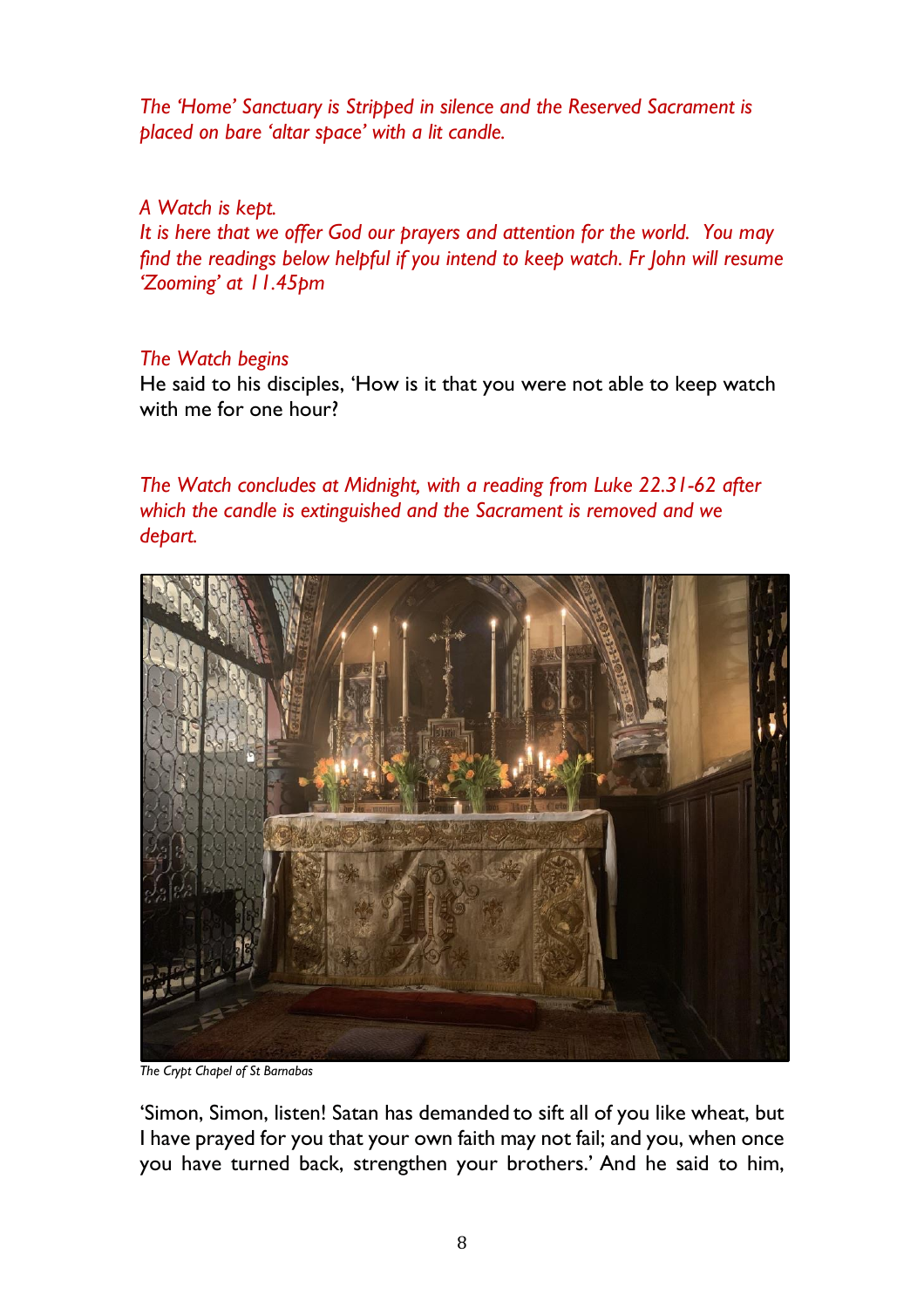'Lord, I am ready to go with you to prison and to death!' Jesus $^{\ast}$  said, 'I tell you, Peter, the cock will not crow this day, until you have denied three times that you know me.'

He said to them, 'When I sent you out without a purse, bag, or sandals, did you lack anything?' They said, 'No, not a thing.' He said to them, 'But now, the one who has a purse must take it, and likewise a bag. And the one who has no sword must sell his cloak and buy one. For I tell you, this scripture must be fulfilled in me, "And he was counted among the lawless"; and indeed what is written about me is being fulfilled.' They said, 'Lord, look, here are two swords.' He replied, 'It is enough.'

He came out and went, as was his custom, to the Mount of Olives; and the disciples followed him. When he reached the place, he said to them, 'Pray that you may not come into the time of trial.'\* Then he withdrew from them about a stone's throw, knelt down, and prayed, 'Father, if you are willing, remove this cup from me; yet, not my will but yours be done.' [[ Then an angel from heaven appeared to him and gave him strength. In his anguish he prayed more earnestly, and his sweat became like great drops of blood falling down on the ground.]]\* When he got up from prayer, he came to the disciples and found them sleeping because of grief, and he said to them, 'Why are you sleeping? Get up and pray that you may not come into the time of trial.' $^\ast$ 

While he was still speaking, suddenly a crowd came, and the one called Judas, one of the twelve, was leading them. He approached Jesus to kiss him; but Jesus said to him, 'Judas, is it with a kiss that you are betraying the Son of Man?' When those who were around him saw what was coming, they asked, 'Lord, should we strike with the sword?' Then one of them struck the slave of the high priest and cut off his right ear. But Jesus said, 'No more of this!' And he touched his ear and healed him. Then lesus said to the chief priests, the officers of the temple police, and the elders who had come for him, 'Have you come out with swords and clubs as if I were a bandit? When I was with you day after day in the temple, you did not lay hands on me. But this is your hour, and the power of darkness!'

Then they seized him and led him away, bringing him into the high priest's house. But Peter was following at a distance. When they had kindled a fire in the middle of the courtyard and sat down together, Peter sat among them. Then a servant-girl, seeing him in the firelight, stared at him and said, 'This man also was with him.' But he denied it, saying, 'Woman, I do not know him.' A little later someone else, on seeing him, said, 'You also are one of them.' But Peter said, 'Man, I am not!' Then about an hour later yet another kept insisting, 'Surely this man also was with him; for he is a Galilean.' But Peter said, 'Man, I do not know what you are talking about!'